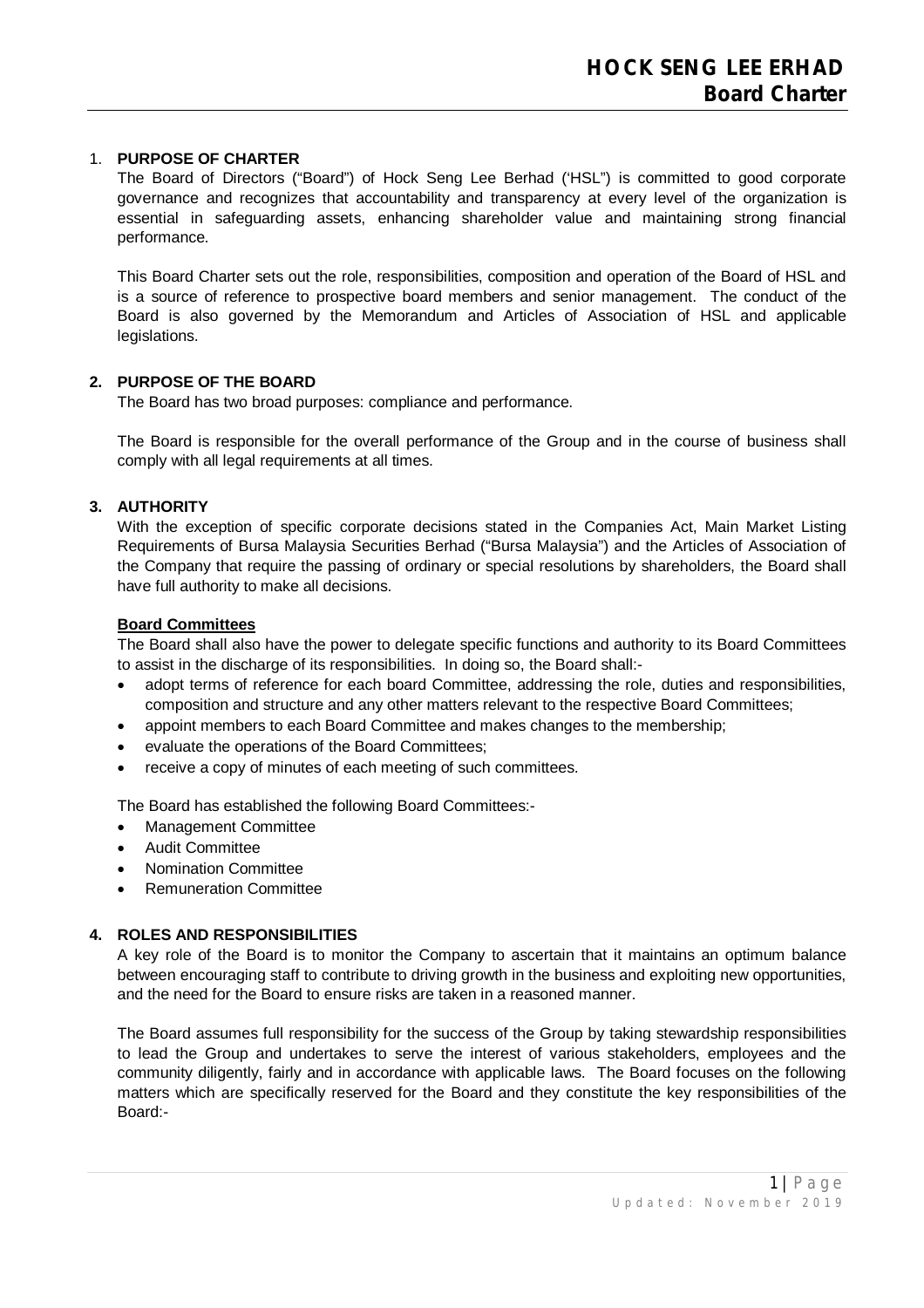# *Strategic Plan*:

- Establishing the vision and evaluating, approving and monitoring overall strategic plans for the Group including the strategies on promoting sustainability;
- Evaluating, approving and monitoring the annual business plan;
- Evaluating, approving and monitoring major capital commitments, acquisitions and divestitures, capital management and all major corporate transactions including share buy-back exercises;
- Evaluating business performance and achievement of targets quarterly;
- Approving the payment of interim dividends and recommending any final dividend payments.

# *Overall Management and performance:*

- Delegating authority for the operations and administration of the organisation to the Management Committee which comprises all executive directors and is led by the Managing Director. The Management Committee is primarily responsible for developing the Group's strategy and business plan including annual estimates for the approval of the Board; overseeing the implementation of the approved strategy and business plan; developing a risk management framework and undertaking an ongoing process for identifying, reviewing and managing the significant risks faced by the Group; managing the operational activities and routine business matters and entering into transactions up to an approved limit; and management manpower requirements and succession planning.
- Collaborating with the Management Committee in:
	- articulating the organization's values, vision, mission and strategies;
	- developing strategic plans and setting strategic priorities;
	- maintaining an organisation structure to support the achievement of agreed strategic objectives.

# *Risks Management and Internal Control System*:

- Evaluating and approving a risk management framework which is embedded in the Group's management systems and provides a structured approach in identifying, assessing and managing the key risks faced by the Group. The risk management framework shall cover compliance with legal and regulatory requirements;
- At least annually reviewing and monitoring the Group's risks, exposures and the internal controls that are in place to mitigate such risks;
- Approving the Statement on Risk Management and Internal Controls to be included in the Annual Report annually.

# *Succession Planning and Human Resources Management:*

- Appointing members to the Nomination Committee annually. The Nomination Committee is primarily responsible for recommending new director nominees to the Board and Board Committees and for assessing the performance of the directors on an on-going basis;
- Approving all appointments of Directors;
- Appointing members to the Remuneration Committee annually. The Remuneration Committee is primarily responsible for reviewing the remuneration of the Directors and advising the Board accordingly;
- The determination of the remuneration packages of directors shall be approved by the Board and individual Directors are required to abstain from deliberating and voting on their own remuneration. The Board shall recommend the fees for Non-Executive Directors for the approval of the shareholders of the Company at its AGM;
- Approving the appointment and accepting the resignation of the Company Secretaries;
- Ensuring that the Group maintains a strong organization structure with a dynamic senior management team, and provision for succession.

# *Shareholder/Investor Relations and Corporate Communication:*

Establishing and updating the Corporate Disclosure Policy of HSL;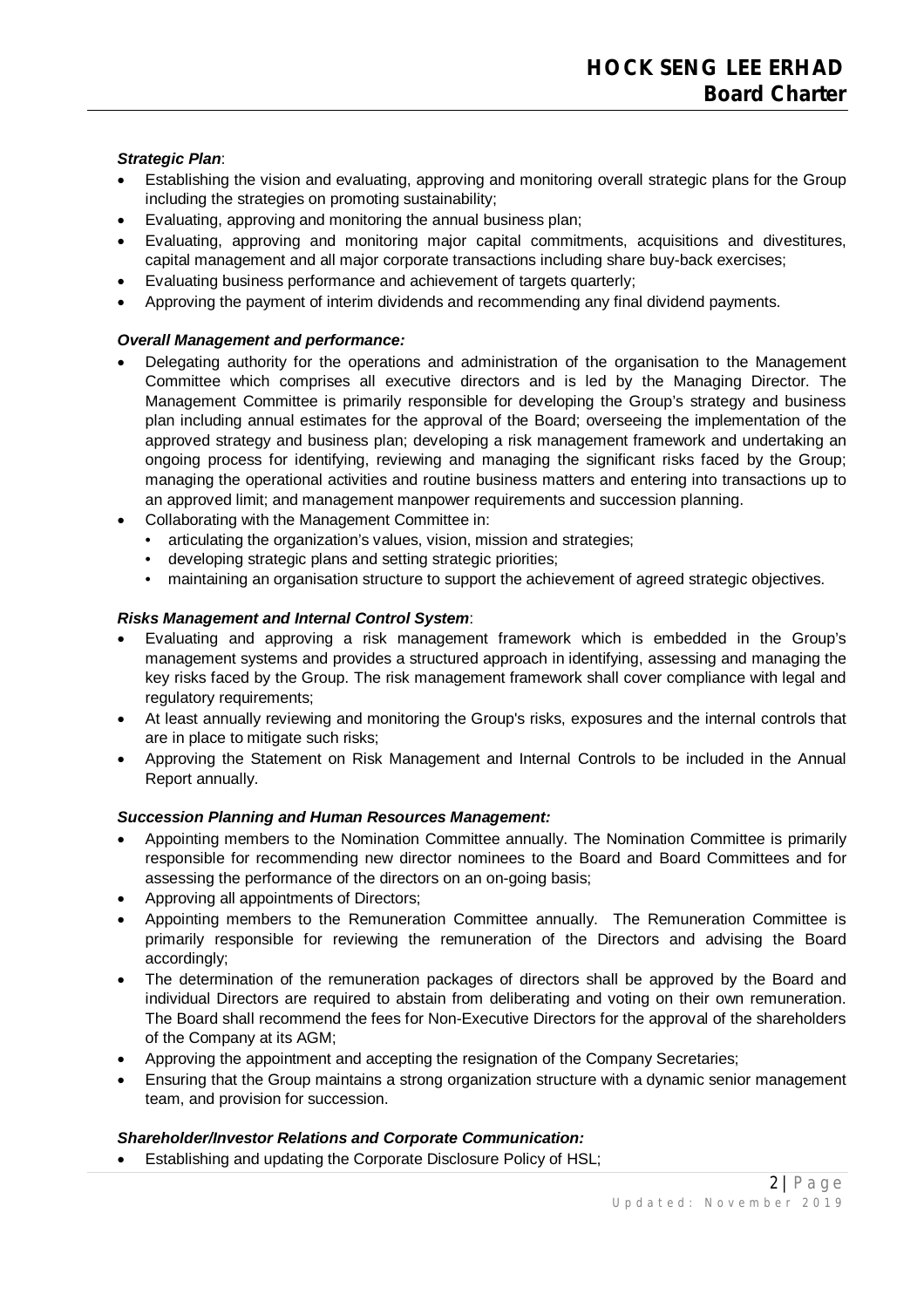- Approving all announcements to Bursa Malaysia;
- Maintaining the highest standards of transparency and accountability by ensuring the timely disclosure of information to shareholders, potential investors and the public;
- Endeavoring to provide shareholders and the public with a balanced assessment of the Group's performance, position and prospects on a quarterly basis via the quarterly reports and press releases and to provide timely and adequate disclosure of information on matters of material impact to the public;
- Providing an annual report to shareholders and meeting them annually;
- Maintaining a web-site where shareholders and the general public can access the latest corporate information of the Group including annual reports, quarterly reports, corporate governance information and announcements made to Bursa Malaysia.

# *Accountability and Audit*

- Appointing members to the Audit committee to assist the Board in the effective discharge of its responsibilities relating to financial reporting, corporate governance and corporate control;
- Reviewing key issues deliberated and decided by the Audit Committee quarterly;
- Reviewing and approving the Financial Statements with the aim of presenting a balanced and understandable assessment of the Group's financial position in the annual audited financial statements and the quarterly reports to shareholders;
- Ensuing that the financial statements are prepared in accordance with the Companies Act and applicable approved accounting standards so as to give a true and fair view of the state of affairs of HSL;
- Issuing a Statement on Directors' Responsibility for Preparing the Annual Audited Financial Statement to be included in the Annual Report;
- Approving the Audit Committee Report for the Annual Report;
- Preparing Corporate Governance Statement for the Annual Report;
- Considering recommendations of the Audit Committee in regards to the appointment of external auditors and their remuneration;
- Formulating ethical standards through the HSL Code of Ethic and Conduct.

# *Others Matters reserved specifically for the decision of the Board*

- Setting financial authority limits for transactions including decisions on substantial transactions that are not of a revenue nature in the ordinary course of business and expenditure and construction contracts above a certain limit and reviewing these when required;
- Determining all banking facilities and cheque signatories;
- Ensuring that the organization has appropriate corporate governance structures in place including promoting a culture of corporate and social responsibility.

# **5. MEMBERSHIP**

# **Composition**

The Constitution of the Company provide for a minimum of two (2) and a maximum of fifteen (15) Directors on the Board. All Directors shall be appointed by the Board through the recommendation of the Nomination Committee.

At least one third (1/3) of the Board shall be independent non-executive directors pursuant to Paragraph 15.02 of the Main Market Listing Requirements. Membership of the Board shall be disclosed in the Annual Report, including whether a director is independent. The independent directors provide independent judgment, experience and objectivity. The Board shall through the Nomination Committee assess the independence of all independent directors annually by taking into consideration their disclosed interests.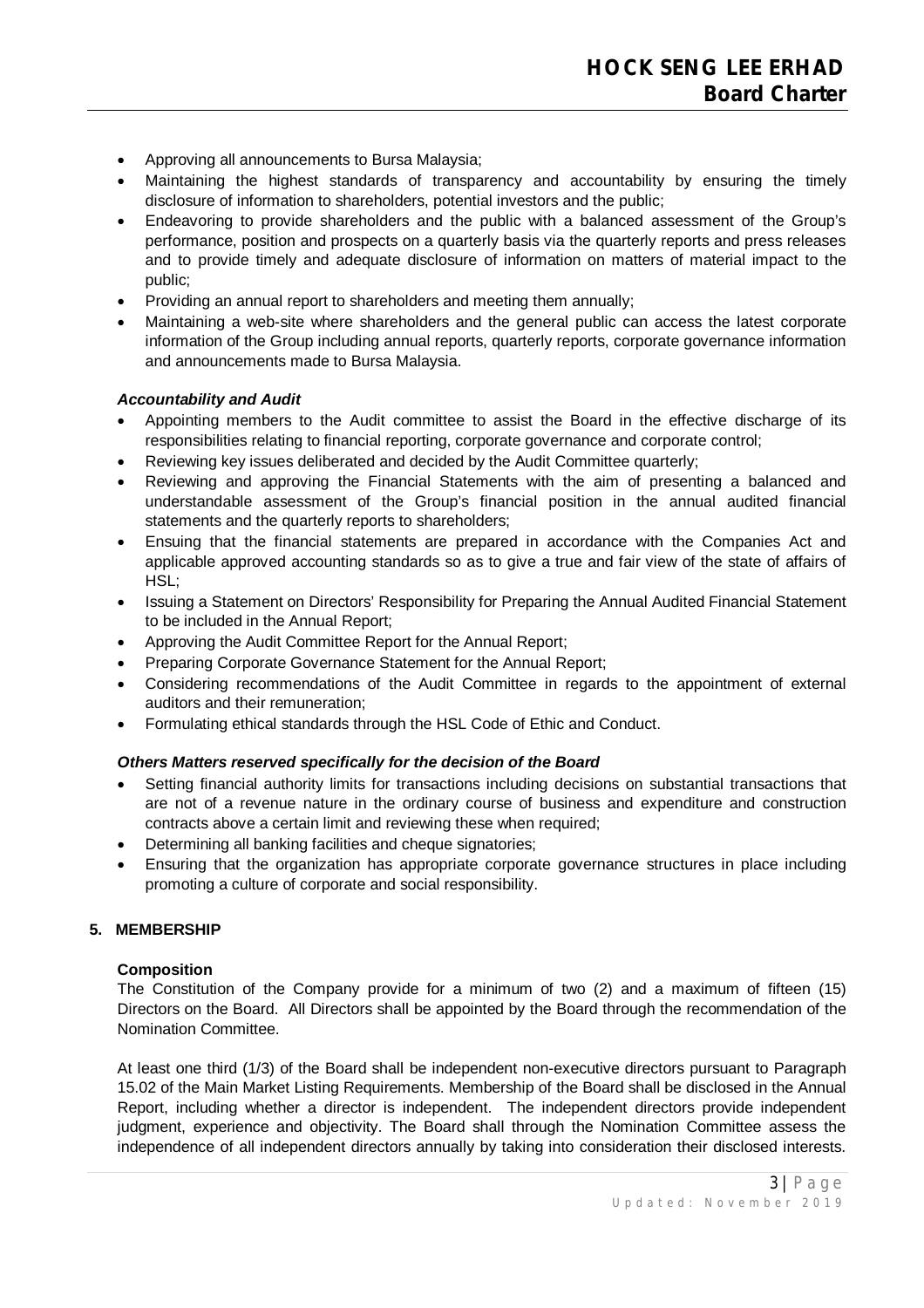Where an independent director has served the Company for a cumulative service of 9 years, the Board shall make a recommendation and provide justification to shareholders in a general meeting should it seek for the independent director to continue in the position.

The Board shall identify a Senior Independent Director to whom any concerns relating to the Group may be conveyed.

### **Re-election and Re-appointment of Directors**

A Director (including the Managing Director) appointed by the Board must submit himself or herself for reelection at the next AGM following his or her appointment and at least every three years thereafter in accordance with the Company's Articles of Association. At least one-third of the Directors are required to retire by rotation each year.

### **New Directorship**

All Board members shall notify the Board before accepting any new directorship. The notification shall include an indication of time that will be spent on the new appointment.

### **Role of Chairman, Managing Director and other Directors**

The roles of the Chairman and the Managing Director are distinct and separate to ensure a balance of power and authority.

The Chairman is elected by the Board and presides at Board Meetings and at Shareholder meetings. He leads the Board and is responsible for the efficient functioning of the Board and ensures procedural rules are followed so that decisions made are formally adopted and cannot be challenged or invalidated. His effective leadership can ensure Board Meetings are run efficiently with the right balance of opportunity to question and debate and coming to quick decisions so that the meetings progress.

The Managing Director holds the primary executive responsibility for the Group's business performance and manages the Group in accordance with the strategies and policies approved by the Board. He leads the Executive Directors in making and implementing day-to-day operational business decisions, managing resources and risks in pursuing the corporate objectives of the Group. He brings material and other relevant matters to the Board, motivates employees, and drives change/innovation and growth within the Group.

Executive Directors are involved in leadership roles overseeing the day-to-day operations within their specific area of expertise or assigned responsibility. They represent the company at the highest level and are decision makers on matters within their scope. They liaise frequently with the Managing Director and with each other to lead the management to drive the Group forward.

Non-executive Directors are not involved in the day-to-day running of the Group, but contribute their particular expertise and wealth of experience to developing the business strategy. They have various roles in the Board Committees and contribute significantly, especially in the enhancement of the corporate governance and controls of the Group. They must be individuals of high calibre, sound reputation and standing and bring independent judgment to the Board's decision making.

# **6. MEETINGS**

#### **Frequency of meetings**

The Board shall meet at least 4 times each financial year and at any such time as it deems necessary to fulfill its responsibilities.